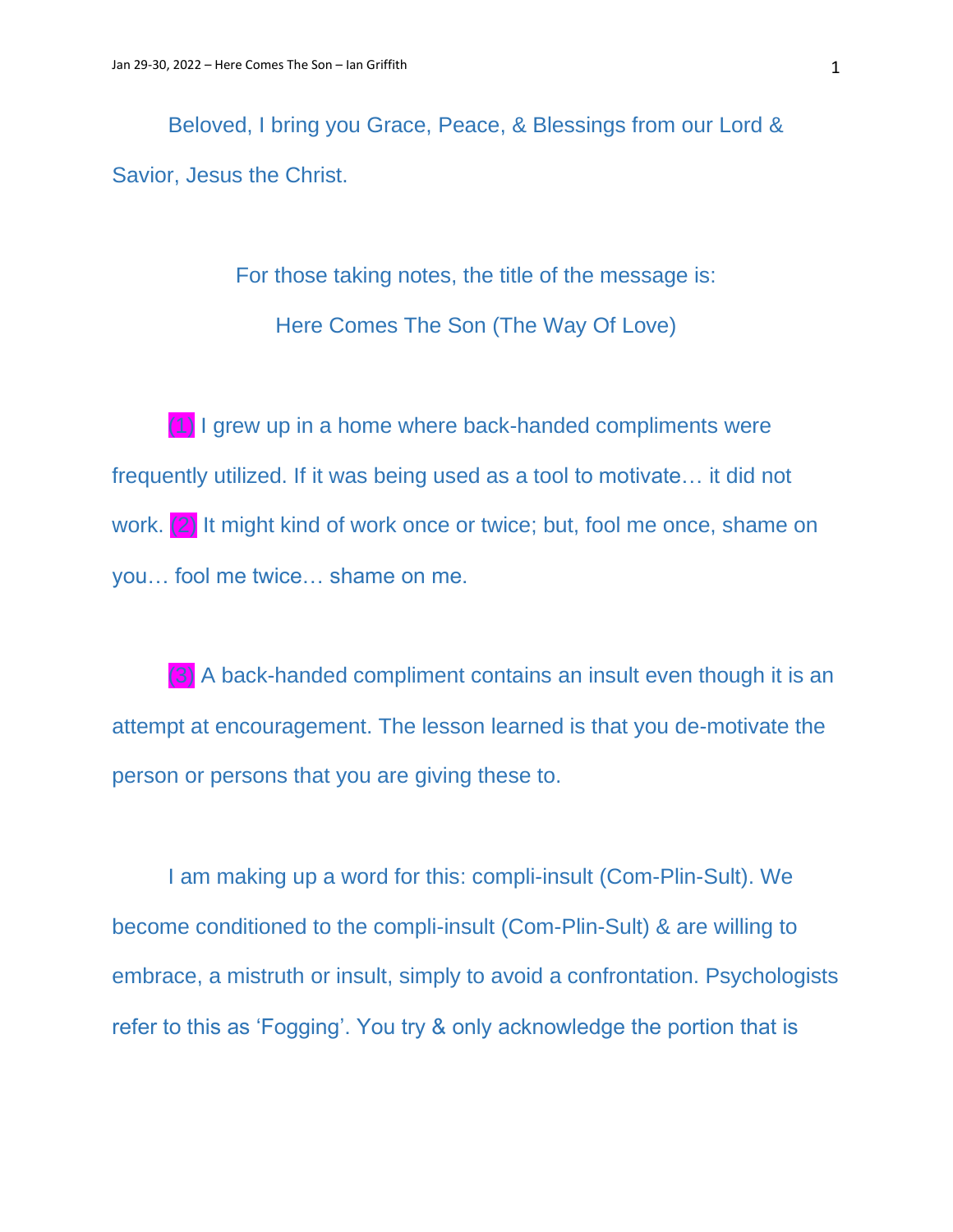true for you, in someone else's statement, avoiding the untrue portions. Maybe this used to work…, now, absolutely not.

The original speaker just feels that you have missed the point of their compli-insult (Com-Plin-Sult). They have now concluded that you are even less bright than they originally gave you credit for. An additional compliinsult (Com-Plin-Sult) given to you.

You are parallel playing when you do this. A dual game of the Emperor has no clothes played alongside each other. If we to both choose to ignore each other's falsehoods even better. I'll ignore your lies, you ignore mine, quid pro quo.

I see this occurring more & more often in our ability to ignore the obvious & then to not talk about it. To talk around topics & issues. To not state a True Truth…. We talk, & talk, & then talk, some more…, going in circles to avoid stating the obvious for fear of hurting someone's feelings. In the process, only to end up hurting someone's feelings, or more than just someone; perhaps many people.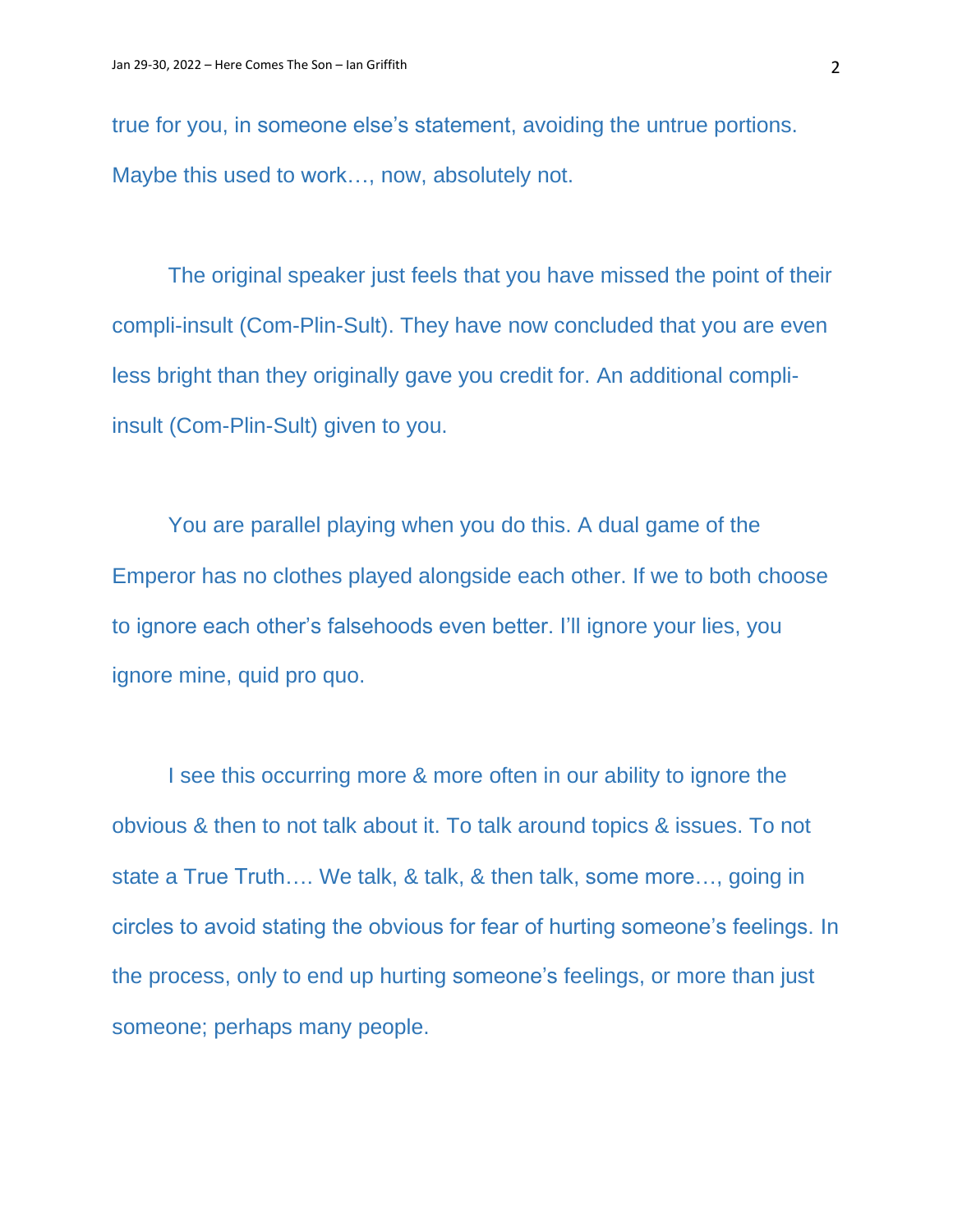$(4)$  Hurting someone's feelings... & I am not saying this is something that we should do. Speaking the Truth in love can be beneficial if it is done with love & with tact. A reminder – you & I are not Jesus.

As Paul reminds us in our reading from 1<sup>st</sup> Corinthians. We should not be obnoxious, especially… well, just to be obnoxious. We should not be loud noisy gongs or clanging cymbals simply to bring attention to ourselves or to prove a point.

Victory, true victory, comes from an opponent who thanks you for being gracious to them. Someone who might actually join with you in the future, because they were shown mercy; perhaps even when they did not deserve it. Commentators, politicians…, perhaps even some family members should look into this unusual method of discourse.  $\omega$ 

In our Gospel reading, what Jesus delivered was the best news ever. Except the Nazarites choose to only hear it as a general announcement. Such as, next week, it might rain. How so?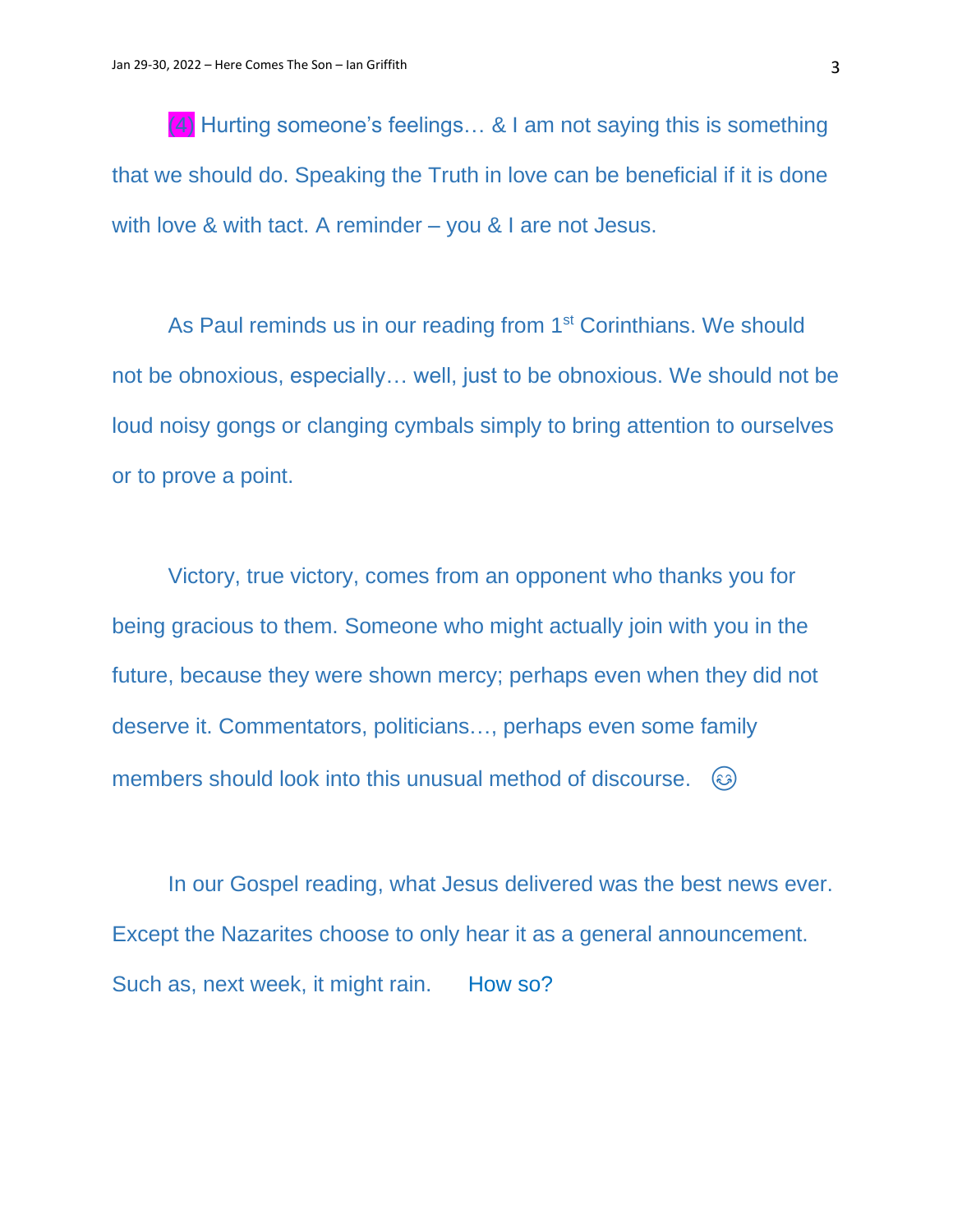Jesus just gave them the greatest news ever. He just told them that He is the Messiah. The long-awaited Deliverer & Redeemer from Genesis 3. He is God in their presence. In a fairy tale it would then say: They all went home & lived happily ever after.

Or, in saying this Jesus has just blasphemed, lied, & He should be put to death. The reaction to this:  $(5)$  "And all spoke well of him and marveled at the gracious words that were coming from his mouth. And they said, "Is not this Joseph's son?" "(Luke 4:22 *ESV*)

You might not notice the initial, as in first, back-handed compliment. That would be from last week's reading where Jesus made these claims. This is one of those sections where breaking this up in the lectionary doesn't tell the whole story for us at one time.

(6) The short version from last week. Jesus is The Messiah, He is here… right now! Not some coming soon to a synagogue or temple near you. He is right here! Right now! Today!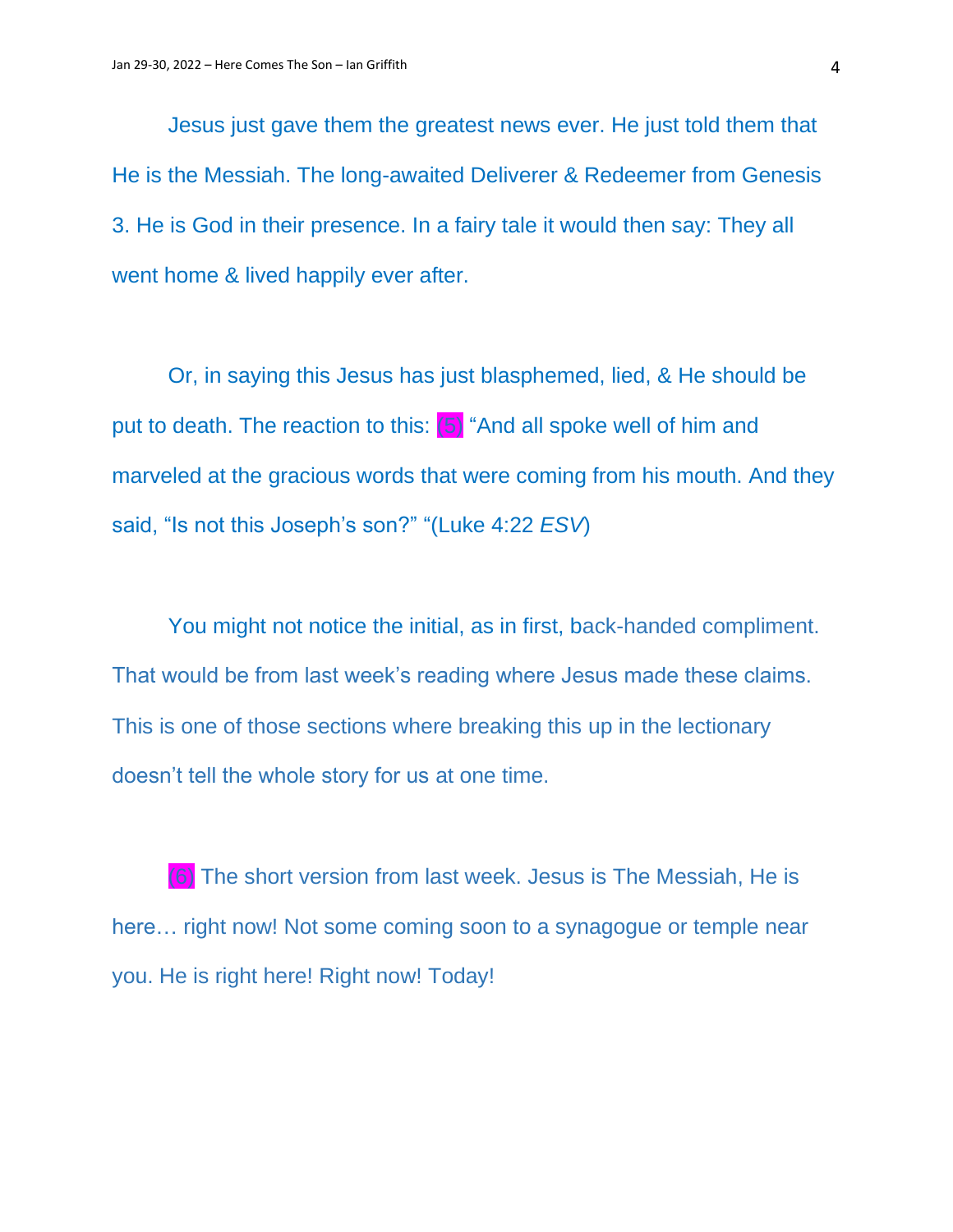The reaction. Say, isn't that Joseph's son? (Really, I think Luke is being kind to the people in saying that this was stated graciously).

That Jesus, he sure does speak well. My what interesting things the carpenter's son is saying. Nice of you stop by & let us know. Next time you're in town maybe we can grab lunch. Have a nice day…

That's it? That's the reaction to the big promise that you have waited 1,500+ years for? The great I am, is here!

There is a reason for their reaction… if I have to acknowledge that He may have blasphemed… I also acknowledge my family's generational failures... I'll just ignore this.

So goes the entrapment of Sin in one's life. To avoid True Truth, we embrace lies. Going along to get along. My what gracious words from Joseph's son. Said with teeth clenched. Completely missing that God just showed up in their Church on the Sabbath to proclaim The Good News!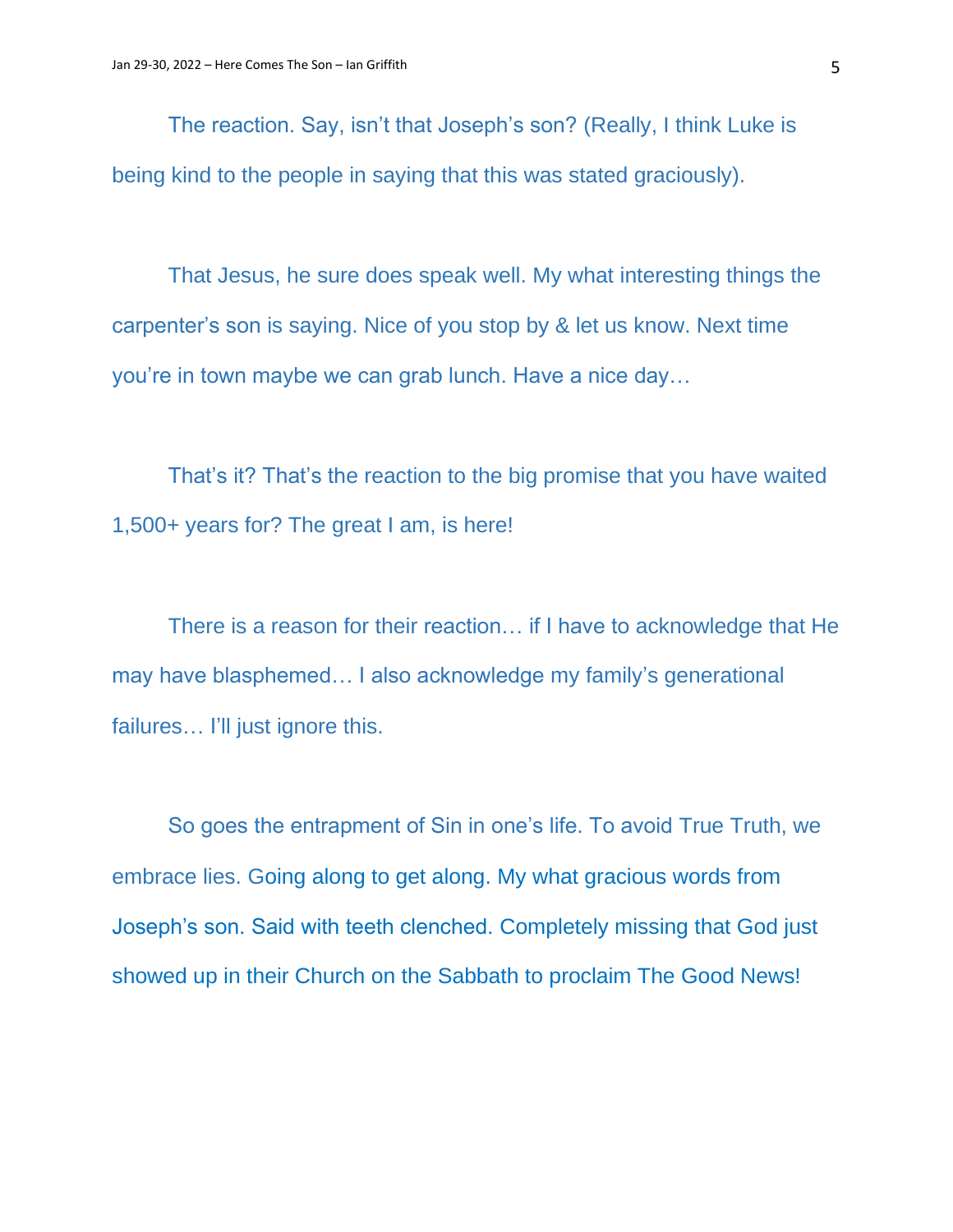Rather than just letting it lie, pun intended, Jesus doubles down. He could have walked out… He could have walked way. And who knows eventually someone might have realized what was said & taken offense once He was long gone.

Think of liquid courage coming into play… 'why if that young whippersnapper was here I'd surely give him a piece of my mind!' 'Remember how his mother got pregnant & they ran out of town?' You & I both know… someone in that town had been waiting 30 years to point out Jesus's heritage!

As I said, Jesus is not content to just let it lie…, so He doubles down. He is not going to allow them to just live a lie, to pretend nothing happened, to ignore God. But it goes deeper, God is in their midst. He is going to force them to face their hardness towards God. To His face… like it or not.

So, He challenges them. In Verses 23-27, & He quotes Scripture to prove His point. He quotes History (which is also Scripture). He then rereminds them of the generational failures, 1,500+ years of generational failings, selfishness, & unbelief. And what was this generational failure?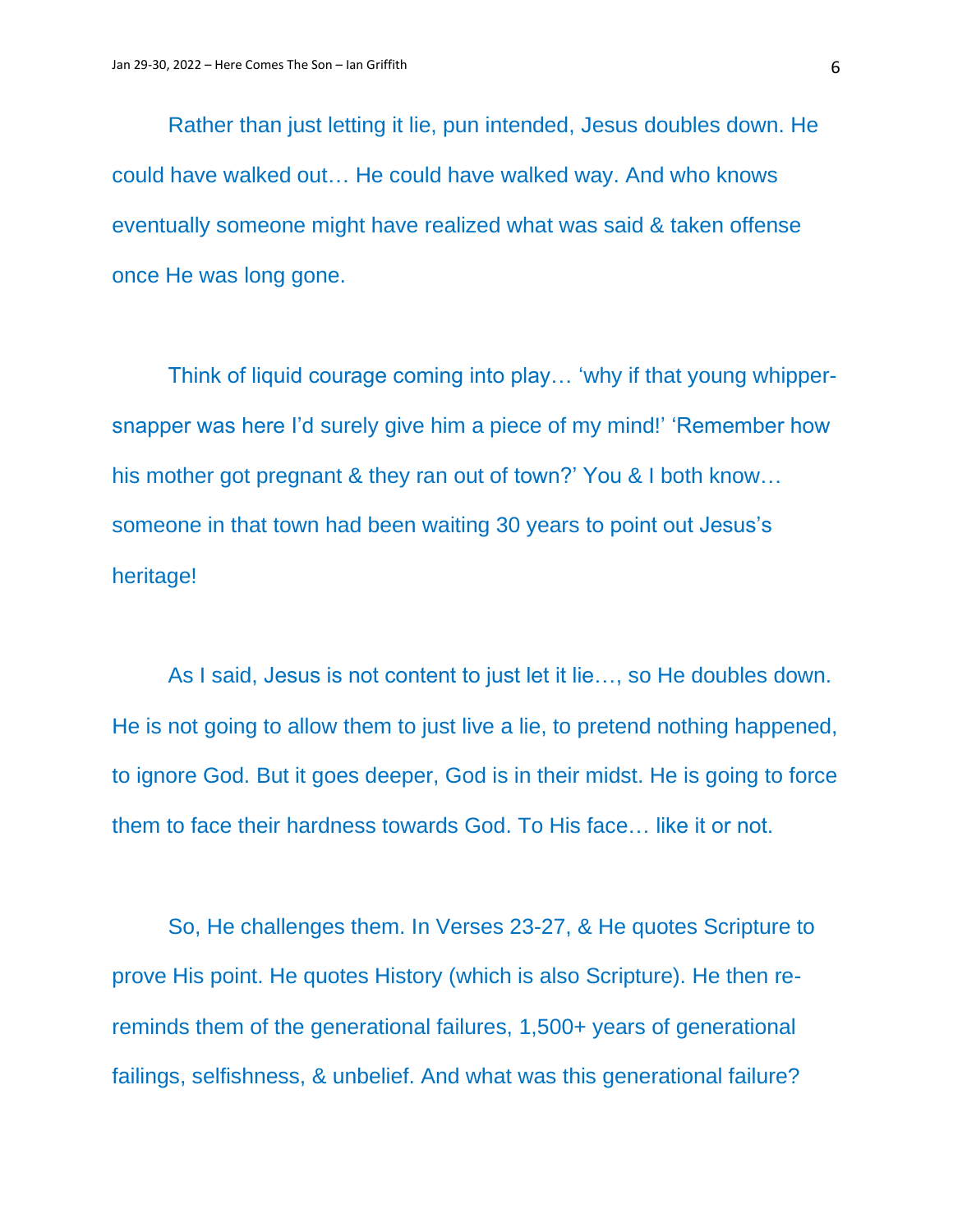Every 7 years they were to forgive each other & be fully restored. All debts wiped out – financial restoration. Debts & loans wiped – forgiven. All lost land restored. Bartered possessions restored. All slaves set free.

Please bear in mind – all of this was originally given to them by God. They did nothing to build it. They did nothing to earn it. They did nothing but receive… as a gift. Out of an abundance of God's love. In 1,500 years you could not honor the 7 year reset once?!? The bare minimum of one time?!?

(8) The capper to this, an insult based on Elisha healing a Gentile. A gift of healing given by God's prophet. The Hebrews chose indifference to God's prophet in their midst. Healing & restoration, naw, we're fine; I like my leprosy & blindness. Rather than accepting God's gracious gift of healing they chose the opposite.

The feelings of the Nazarites? You can insult me, & I'll ignore it, I am comfortable with my family's Sins. Generational failures, we choose to ignore this too…, rather than deal with Your Truth. You bring up a Gentile receiving God's gifts because we rejected the gift… this is an outrage!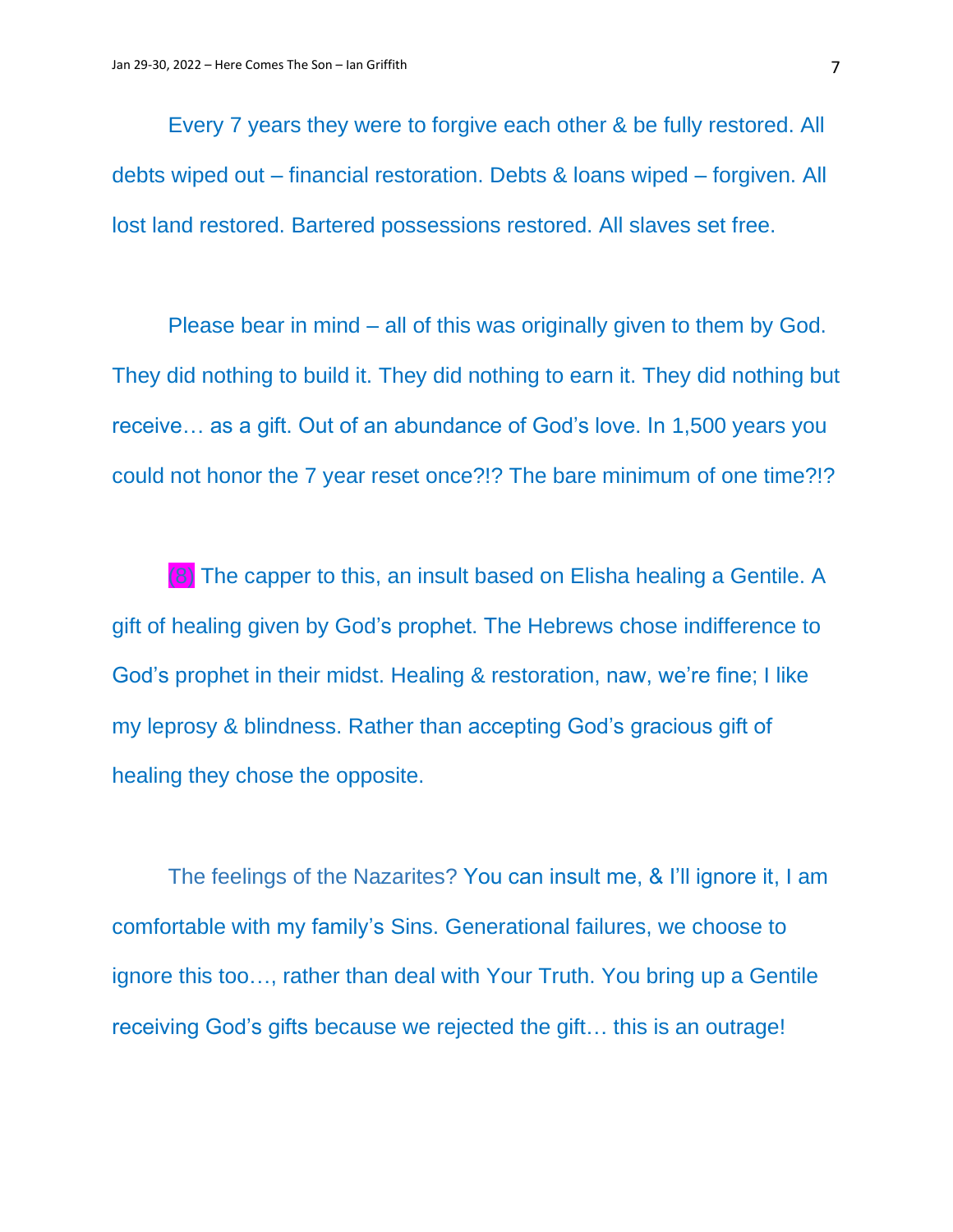Now, Jesus has pushed them far enough that He finally gets a reaction. The Messiah is rejected by His people in His own town & in His own synagogue. The Lord of the Sabbath rejected in His house on the Sabbath by His people in His town. The start of Jesus's ministry is rejection leading to the people wanting to kill Him. Foreshadowing that which is to come…

The Nazarites were filled with wrath. They drove Jesus to the edge of town. So incensed that they went from complimenting him, albeit in a backhanded way. From speaking well of Him with gritted teeth; to a mob. In a mob, who would cast the first stone Jesus's way, so to speak, or give the first push over the edge? After all, He pushed first, & second.

(9) As a mob it is easier to soothe the guilt of your actions. As a mob it is easier as a group to hurt or kill someone. To mar, vandalize, bend, fold, spindle, mutilate, & destroy someone made in God's own image to make God's True Truth stop. True Truth hurts! Have we progressed a fraction of one inch from this same behavior? I think not.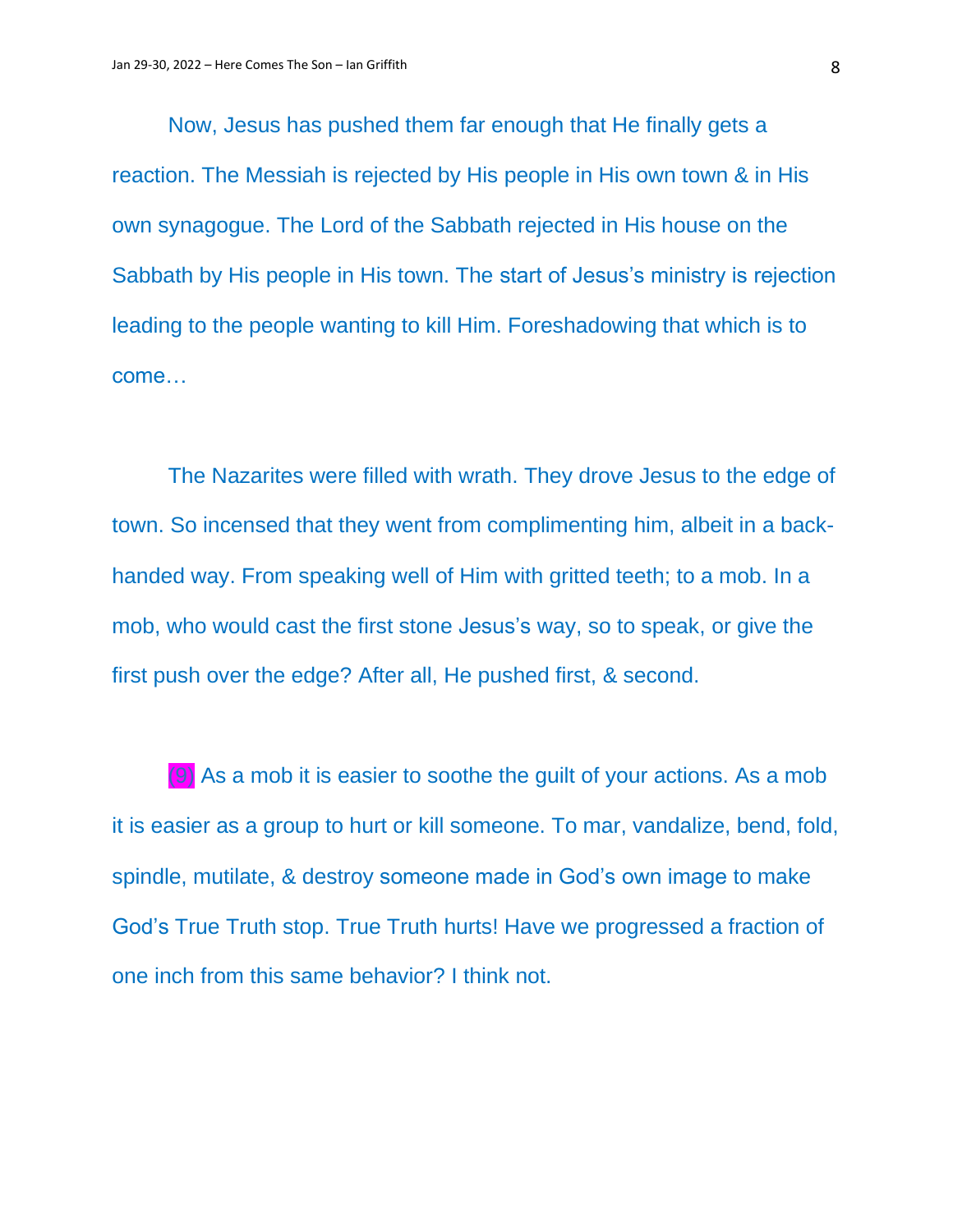(10) Jesus will confront you as you choose to live in a lie. In your Sin apart from True Truth. Jesus challenges the people with His promises. I gave you promises, then I gave you prophets to repeat the promises. (As a reminder, they killed all of the prophets). I now reiterate the promises & the fulfillment to & for you… yet you still reject it. Now you are doing it to my face!

Each us are no better than the people in the synagogue. No better than the Pharisee's. No better than the Romans. No better than Judas betraying Jesus in the garden at Gethsemane…

Were it not for Jesus everything would end there... not happily ever after. Were it not for Jesus. The True Truth who loves you & still comes back day after day to forgive & restore you. For Grace you have been saved through Faith. Faith given to you by Jesus.

Simul Justus, et Peccator. You are 100% Sinner & 100% a Justified Saint at your Baptism. This is the Lutheran distinction. You still Sin, but now you comprehend what Jesus's atoning work, death, & resurrection accomplished & accomplishes for you on a daily basis.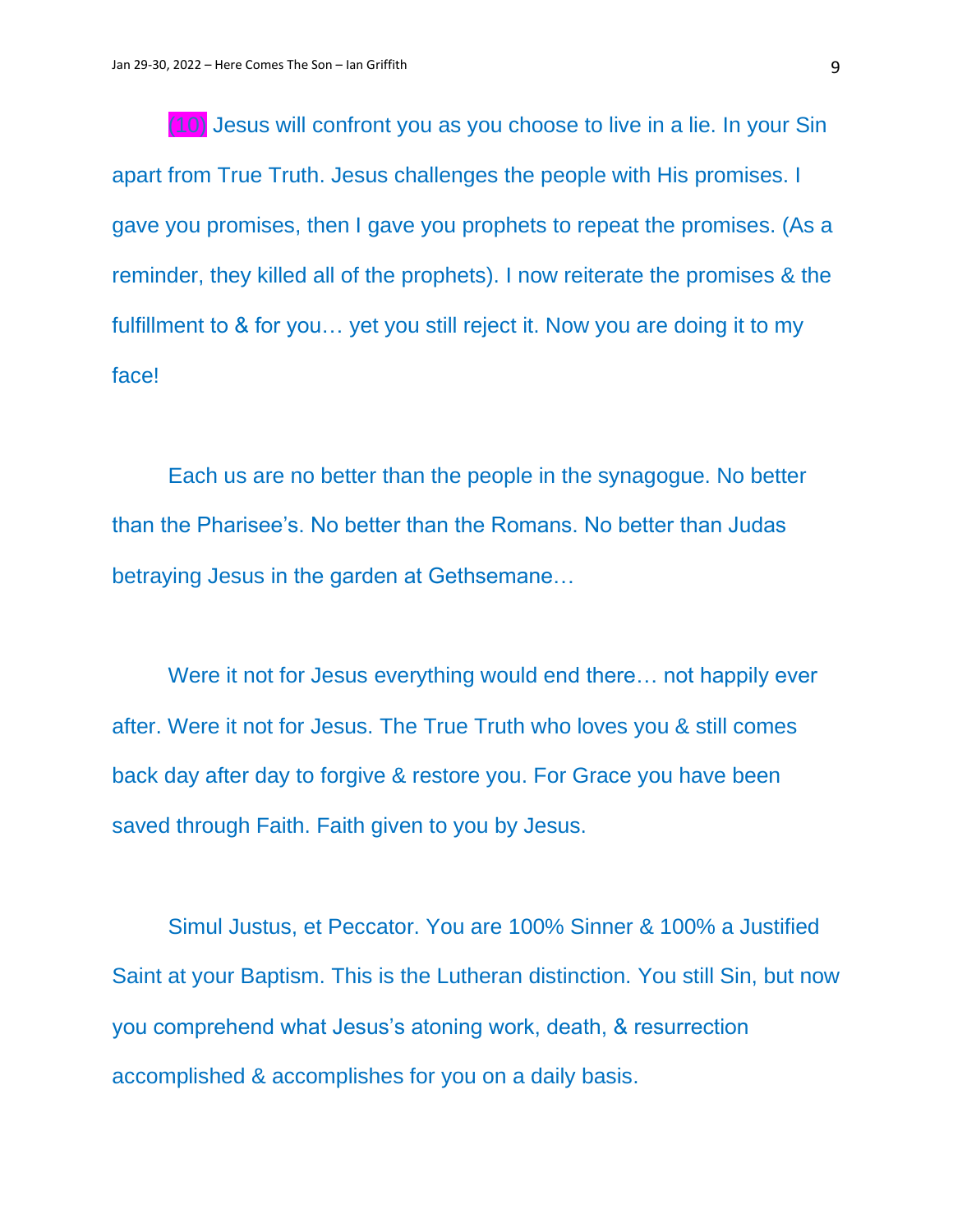But. You. Still. Sin.

(11) Every day Jesus wakes you up to a new day. Forgiving your previous day's Sins & knowing that you will make mistakes today & tomorrow. He died for & forgives you all of those Sins. Every day He willingly enters into the synagogue of your life & along with The Holy Spirit & Angels watches over & ministers to you. Announcing the Good News! Chipping away at the hardness of your heart built up the previous day.

Every day He treats you as the Prodigal Son. Anxiously waiting to see you. Spotting you He runs to you. Crying out words & tears of joy. To save you… day after day. Every day He re-drowns the old Adam in the waters of your Baptism. Re-tasting His own death; so that you do not have to. Because you are His & He loves you. He redeems you.